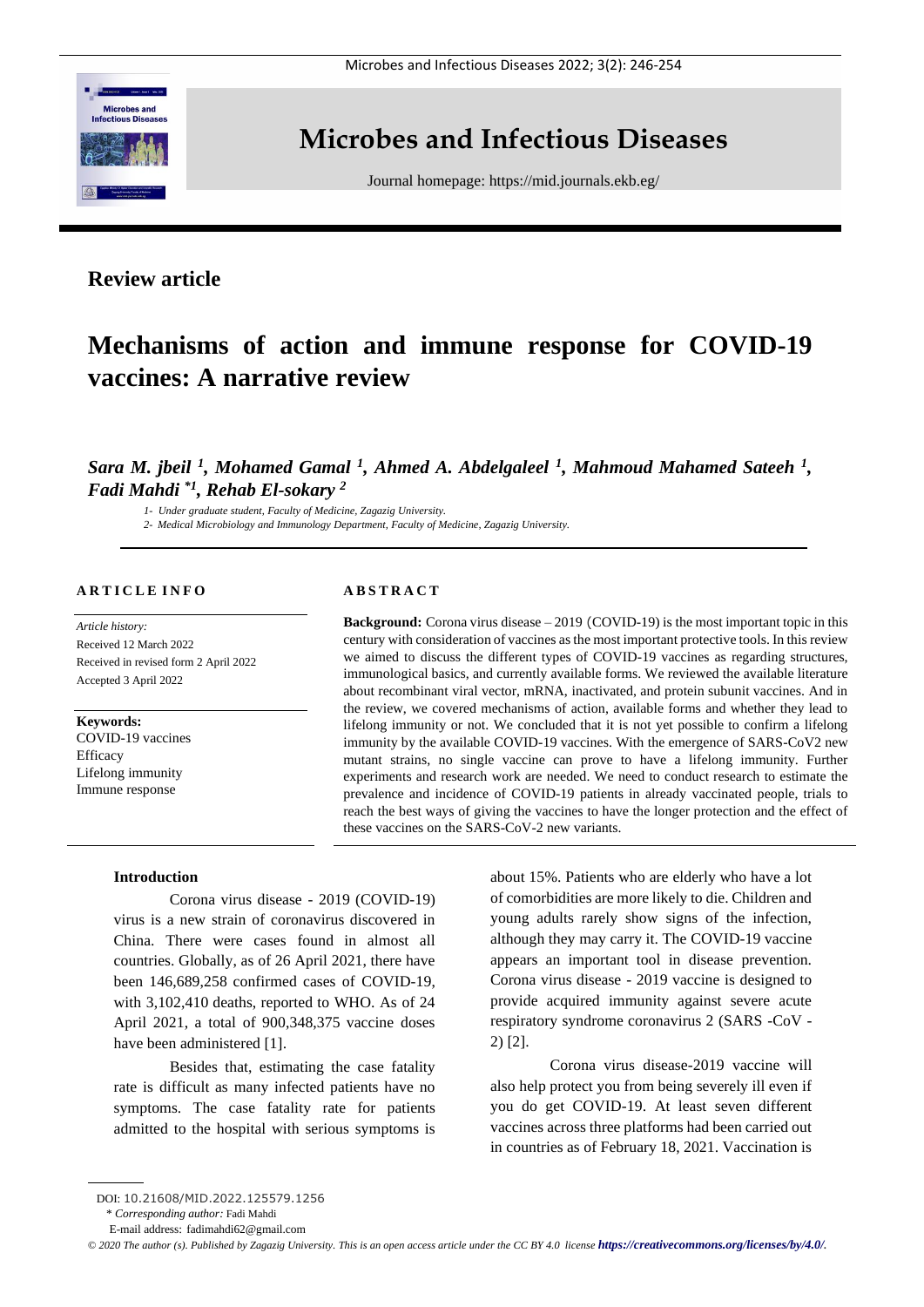given priority for vulnerable groups in all countries. Concurrently, more than 200 additional vaccine candidates are being developed, with more than 60 of them in clinical trials [3]. Studies claimed people who have been completely vaccinated will resume activities that they had put on hold due to the pandemic. Our review aims to summarize the mechanism of action of different COVID-19 vaccines and the immune response they induce and discuss whether they lead to lifelong immunity or not. Corona virus disease-2019 vaccination helps protect adults and children ages 5 years and older from getting sick or severely ill with COVID-19 and helps protect those around them.

Some people who are vaccinated against COVID-19 will still get sick and have a vaccine breakthrough infection because no vaccine is 100% effective.

#### **Recombinant viral-vectored vaccines (RVVV)**

As a modified type of vaccine, viral vector vaccines utilize the vector (not the virus that causes COVID-19 as an adenovirus) to deliver the genomic parts of Severe Acute Respiratory Syndrome Coronavirus 2 (SARS-CoV-2) to the cells, then the cells construct a harmless piece of the virus (SARS-CoV-2). Spike protein triggers an immune response, this response includes antibody-producing B-cells, and T-cells which destroy virus-infected cells. Although RVVV is considered safer than the live attenuated vaccine, insufficient immune response to the vectored vaccines, or preexisting antibodies (Ab) to the viral vector can compromise the ability of the vaccine to induce immunity, as seen in adenovirus- and measles virus-based vaccines [4,5]. To date, there are 48 RVVV, 12 of which are in clinical development. eight out of the 12 are based on adenovirus, [4] and the four main vaccines are ChAdOx1 nCov-19 (AZD-1222), Gam-COVID-Vac, Ad5- nCoV, and Ad26.COV2-S.

In collaboration with AstraZeneca, the University of Oxford developed ChAdOx1nCoV-19, a vaccine based on the chimpanzee adenovirus (ChAd). The vaccine candidate is a nonreplicating viral vector (NRVV), encoding the full-length S protein. Two doses of the vaccine are administered parenterally, and a booster dose follows 28 days after receiving the first dose [3]. Nevertheless, intramuscular (IM) injection decreases viral load in the lungs, but not in the upper respiratory tract [5]. Chimpanzee adenoviruses have been used as viral vectors to overcome pre-existing human adenovirus immunity and were shown to induce high levels of antibodies and cell-mediated immunity in mice [4].

Ad5-nCOV is being developed in China, and it is administered IM. In clinical trials, recipients who received larger and higher doses than normal levels developed toxicity, while smaller doses provided immunity in 50% of the recipients [6]. The decline in antibody titer in phase II due to developing immunity against adenovirus put the vaccine in a questionable position. Animal studies show that intranasal administration of Ad5-nCOV induces memory of alveolar macrophages more effectively than IM administration [5]. Another study revealed that nasal delivery (respiratory mucosal vaccination, RMV) of Ad5nCOV and ChAdOx1nCOV-19 is safe and highly effective [3].

In general, Ad5-nCOV and ChAdOx1nCoV-19 need to be administered once to maintain their immunogenicity, because of the possibility of developing immunity against the vector that could reduce the immunogenicity of the vectored antigen when a booster dose is administered, this shifted the development toward single-dose vaccines [3].

Gam-COVID-Vac, the vaccine consists of two doses, the first of which contains a recombinant adenovirus type 26 (rAd26-S) and the second of which contains a recombinant adenovirus type 5 (rAd5-S), both with full-length spike (S) proteins. Gam-COVID-Vac overcame the Ad-5 immunity issue by using the Ad-5 virus as a vector in the first dose, then Ad-26 in the second dose [7].

Ad26.COV2-S is an adenovirus-based vaccine developed in the USA by Johnson & Johnson. In phase 1 trials, a single dose has induced rapid binding and cellular immune response [8]. To extend the protease resistance of Ad26.COV2-S, a mutation at the S1–S2 polybasic cleavage site provides further stabilization of S protein [9].

Merck developed the replicating viralvectored VSV-S vaccine (rVSV-ΔG-spike). This vaccine was designed after three mutations on the S protein; mutation at 507 position, mutation at R685G position, and mutation at C1250 position; elimination of the G gene and presenting the S protein; restricting the entry only to ACE2 expressing cells, thus improving its safety, replication control, and overall stability [10,11].

Infection of mice with VSV-S generates stronger neutralizing antibodies (humoral immunity) than normal infection with SARS-CoV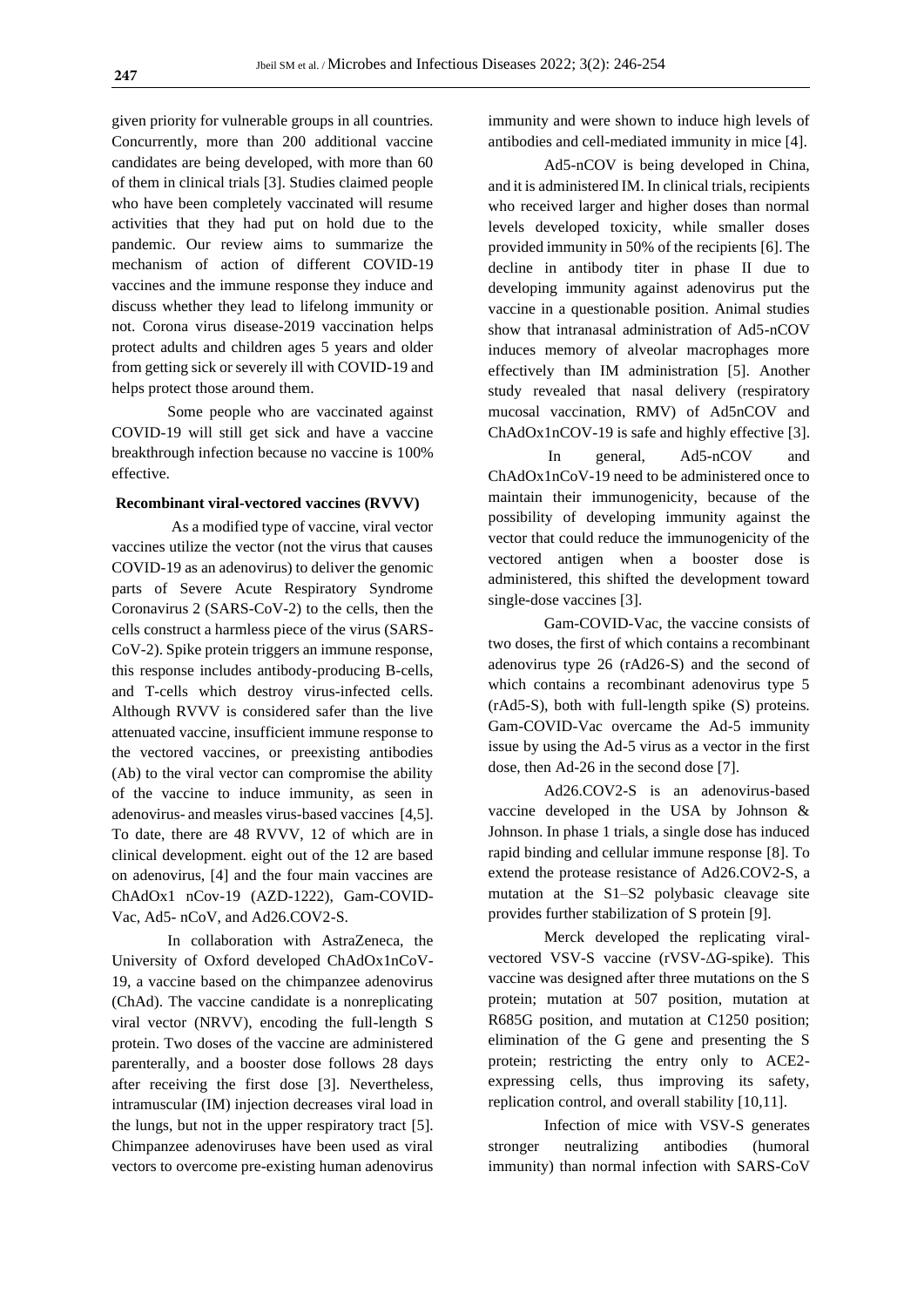[12]. A single parenteral dose of the VSV-S vaccine can provide immunity against SARS-CoV-2 as detected in hamsters [11].

• Can RVVV provide long-term immunity?

Naturally, SARS-CoV-2 enters the cell using mainly by angiotensin-converting enzyme 2 (ACE2) receptor, followed by the translation of viral polymerase protein then RNA replication and transcription, and with the help of endoplasmic reticulum and Golgi apparatus, formation of the virus and exocytosis occur. The replicating viruses cause cell lysis of the epithelial cells. The epithelium presents viral antigens to CD8<sup>+</sup> T-cells, then CD8<sup>+</sup> T-cells and natural killer (NK) cells induce apoptosis to the virus-infected cells. Macrophages and dendritic cells (DCs) phagocytose the antigen and present it in the form of peptides to T-helper cells by MHC II. leading to differentiation of them to Th1, Th17, and memory T follicular helper (FH) cells. T follicular helper cells help B cells to differentiate to plasma cells to promote the production of virus-specific antibodies (IgM, IgA, and IgG).

Similarly, RVVVs are expected to develop the same type of immune response as active infection, with T and B cells along with specific neutralizing Abs. but RVVV only provides immunity against a specific type or strain, regardless of the variations that may occur in the future as B.1.1.7 (UK variant), and B. 1.1529 (Omicron variant). RVVVs are known to trigger strong immune responses by T-cells, as well as the production of antibodies by B-cells, which mimic natural infection and provide lifelong immunity. for example: chAdOx1 sCHIKV, a vaccine designed to protect against the chikungunya virus, was successful in providing a lasting immunity [11]. The rMVEZ-HPV vaccine provides lifelong protection against human papillomavirus 16 and 18 [8].

Multiple elements must work together to produce long-lasting immunity, antibodies, different types of T cells, and memory B cells. Researchers studied 254 samples from 188 COVID-19 cases, including 43 samples at 6 to 8 months after infection, for 8 months after SARS-CoV-2 infection. kinetics of adaptive immunity was illustrated in this study, specifically CD4<sup>+</sup> T cells specific to SARS-CoV-2, CD8<sup>+</sup> T cells specific to SARS-CoV-2, spike IgA, receptor-binding domain (RBD) IgG, and RBD memory B cells. After one to two months post-symptom onset, 64 % of COVID-19 cases were positive for all five compartments. After a five-toeight-month period, the percentage drops to 43%, with 95% of participants still displaying positive results for at least three compartments, emphasizing the heterogeneity of immune memory, which differs between individuals [13]. A study published in the New England journal of medicine found that IgG levels declined by half every 36 days in those who recovered from COVID-19, raising concerns that humoral immunity may not be long lasting in patients with mild illness, who constitute the majority of the cases, in other words, we may be losing our immunological memory [14]. Another study on rhesus macaques showed primary infection with SARS-CoV-2 elicited short-term protection [15].

According to the previous results we conclude, vaccination provides immunity that lasts for at least 6 to 8 months without the guarantee to prevent reinfection by future strains of SARS-Cov-2. ChAdOx1nCoV-19 and VSV-S vaccines have the most outstanding results, but can they compete with future strains and provide long-term immunity? Indeed, more research and studies are needed, with the current studies the best vaccines can do is be administered multiple times throughout a human's life against different futuristic strains of CoVs. The challenge remains to develop a vaccine administered only once, without developing immunity against the vector, and provide long-term immunity against not only the present but also future strains.

#### **Messenger RNA (mRNA) vaccines**

This type of vaccine uses genetically engineered mRNA to give your cells instructions to make the S protein found on the surface of the COVID-19 virus. After taking the vaccine, your muscle cells begin making the S protein and showing all them on cell surfaces. This causes your body to create antibodies. If you are infected with the COVID-19 virus after that, these antibodies will fight the virus.

After delivering instructions, the mRNA is immediately broken down. It never enters the nucleus of your cells, where your DNA is kept. Both the Pfizer-BioNTech and the Moderna COVID-19 vaccines use mRNA. Like all vaccines in the United States, mRNA vaccines require authorization or approval from the Food and Drug Administration (FDA) before they can be used. Currently vaccines for COVID-19, the disease caused by the SARS-CoV-2 coronavirus, are the only authorized or approved mRNA vaccines. These vaccines use mRNA that directs cells to produce copies of a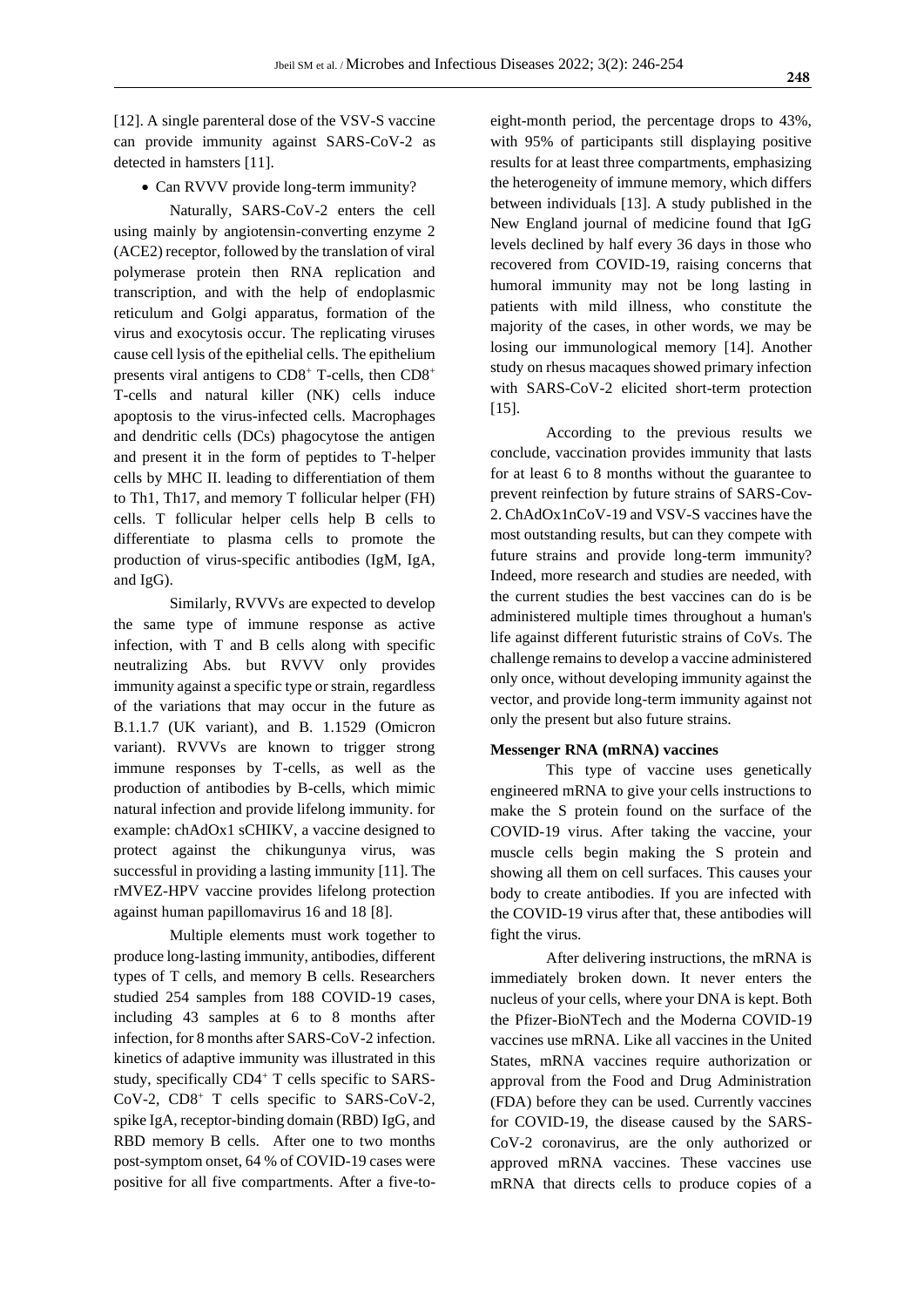protein on the outside of the coronavirus known as the "spike protein". Researchers are studying how mRNA might be used to develop vaccines for additional infectious diseases.

There are only two mRNA vaccines that have been authorized for regular and emergency use: the Pfizer/BioNTech (BNT162B2) and Moderna (mRNA 1273) Vaccines, while a third (CVnCoV) is in phase III clinical trials and pending authorization by the Committee for Medicinal Products for Human Use (CHMP) , and nine others are in phase I-II clinical trials. Both Moderna and Pfizer/BioNTech vaccines use nucleoside-modified RNA enveloped in lipids that together with the modified mRNA form nanoparticles that prevent mRNA degradation, facilitate endocytosis and endosomal escape. The former uses a PEGylated lipid nanoparticle (LNP) composition that contains polyethylene glycol (PEG) 2000-dimyristoyl glycerol [DMG], SM102 (a proprietary lipid by Moderna), cholesterol, and 1,2-distearoyl-snglycero-3-phosphocholine (DSPC), while the latter contains proprietary ALC-0315 and ALC-0159 lipids in addition to cholesterol and DSPC. Meanwhile, CVnCoV uses unmodified mRNA encoding a minimal part of the viral S antigen. The Moderna (mRNA 1273) and Pfizer/BioNTech Vaccine (BNT162B2) encode a membraneanchored full-length SARS-CoV2 S protein, and their mRNA sequences contain two proline substitutes originally designed for a MERS vaccine (K986P and V987P) that are necessary for stabilization of the protein spike in the perfusion conformation, which was demonstrated to induce higher immunogenicity of the S protein at lower doses than the wild type. The two vaccines elicit a humoral response of rapid increase in IgG and IgM antiSars-CoV-2 S protein and receptor-binding domain (RBD) geometric mean titers (GMTs) after the first vaccination and another significant increase after the second dose, with both vaccines showing similar levels of plasma neutralizing activity [15]. Furthermore, it was demonstrated that SARS-CoV-2 RBD-specific B-memory cells undergo notable increase in mRNA vaccinated individuals in comparison to naturally infected individuals after 1.3 months but similar after 6.2 months which indicates a robust B-cell memory response resembling the natural infection [16-18] However, a one- to threefold decrease in neutralizing activity against the E484K, N501Y and K417N/E484K/N501Y emerging variants of SARS-

CoV-2 that carry RBD mutations was noted. Similarly, plasma obtained from patients who had recovered from COVID-19 show less effectiveness in neutralizing the K417N/E484K/N501Y mutant [19,20] The mRNA vaccines developed for SARSCoV-2 are regarded as a new class of vaccine which have an advantage in efficacy over other classes currently authorized for use, with Pfizer/BioNTech and Moderna vaccines respectively showing 95% and 94.1% 2 efficacy in preventing mild and moderate infection and near 100% prevention of severe disease, hospitalization, and death. In addition, they have a better safety profile than viral vaccines, since they are not made with an actual pathogen and do not integrate into host DNA, meaning that while they can still be less effective in immunocompromised patients, they will never induce an infection as attenuated vaccines might. However, studies showing that the efficacy of the neutralizing activity falls over time against some of the rising serotypes are concerning and call for further investigation. In addition, rare cases of anaphylaxis potentially in response to the PEGbased lipid nanoparticles used in mRNA vaccines have been reported.

#### **Inactivated vaccine**

The virus is destroyed using methods such as heating or using formaldehyde. The pathogen particles are demolished and lose the capacity of division, but the pathogens keep some of their integrity, thus the immune system recognizes and tracks the pathogens inducing the immune response of the adaptive system. When a vaccine is made correctly, it can't be infectious, but inappropriate inactivation can result in integral particles which could be infectious. Since the killed pathogens in a vaccine which is produced appropriately do not replicate, booster doses are needed every period of time to reinforce the immune response [21].

World Health Organization has classified the inactivated vaccines according to the technique used to inactivate the virus. The vaccines that use the whole virus particle are called "whole virus vaccines". They are destroyed completely using heat, radiation or chemicals. Some vaccines are produced by using a cleansing agent to disrupt the virus which are called "split virus vaccines". Other vaccines use the best stimulant antigens in the virus by purifying them out, so they stimulate immunity to induce the best immune response against the virus, while the other components of the virus are removed such as components needed for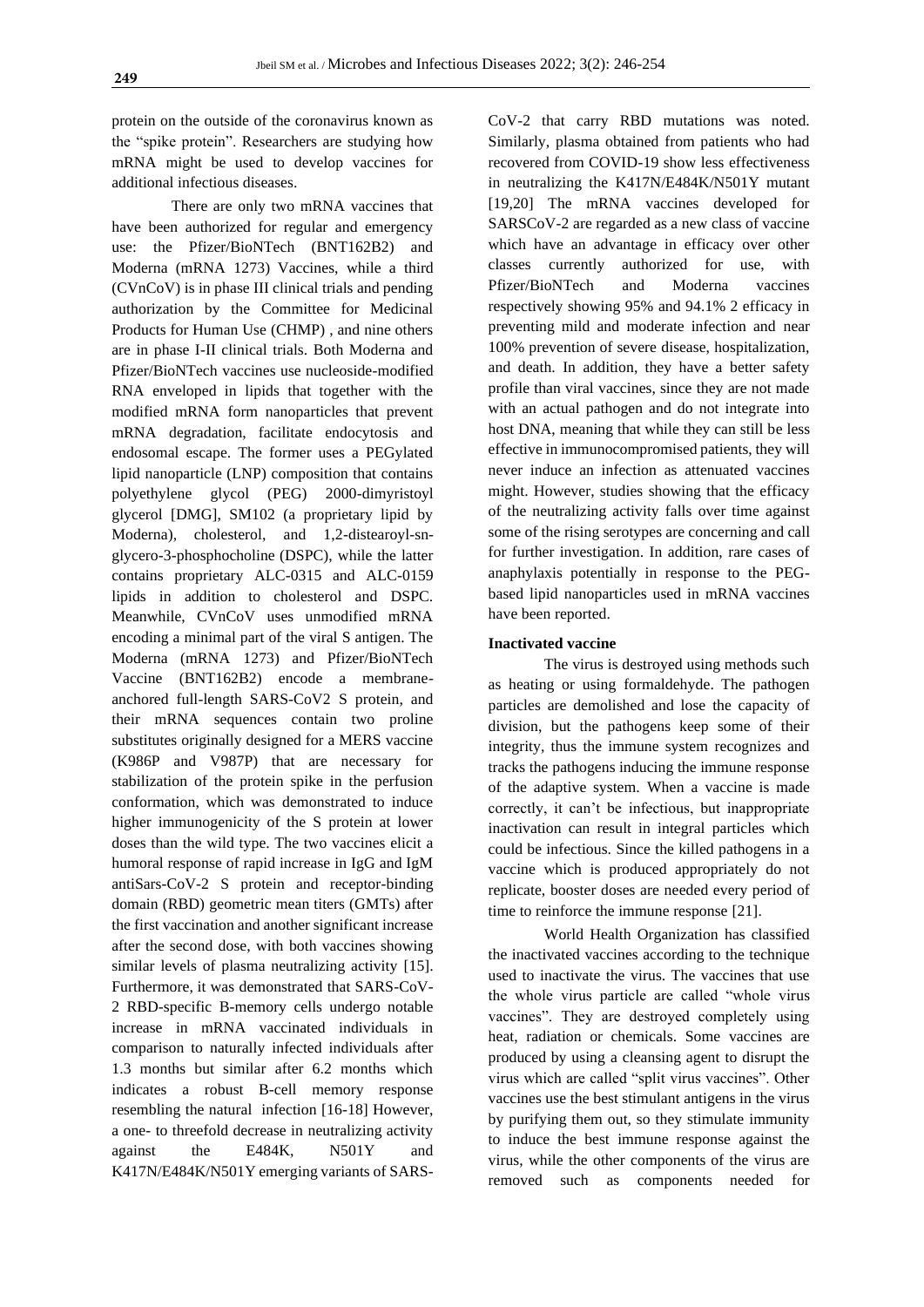reproduction, surviving in the hard environment or that can cause adverse reactions. This type of inactivated vaccines is called "subunit vaccines" [22].

As killed vaccines are known to produce a weaker immune response than live attenuated ones,Immunologic adjuvants and several "booster" shots may be needed to provide a more effective immune response against the infectious microbes [23].

Many inactivated vaccines against SARS-CoV-2 are being experienced at different clinical stages. Most of these vaccines are formulated with one adjuvant such as aluminum hydroxide, however two adjuvants are added to VLA-2001, CpG oligodeoxynucleotides and aluminum hydroxide (Nikolai). Considering the studies on innate immunity from the coronavirus, experts assume that protective immunity acquired from the vaccines will last at least six to eight months. And if immunity from SARS-CoV-2 ends up being like other seasonal coronaviruses, such as "common colds," it is even possible the vaccines could provide protective immunity for up to a year or two before a booster dose is required. So, the scientific guess is that inactivated COVID-19 vaccine will not produce a lifelong immunity.

Most of the inactivated vaccines have no or mild adverse effects such as BBIBP-CorV (Sinofarm), CoronaVac (Sinovac) and CoviVac which induce mild pain at the site of injection and mild fever for one or two days [24].

#### **Protein subunit vaccines**

A type of vaccines contains antigenic part of pathogen that provide recognition of human immune system to antigen as a residue 319-545 of the SARS-COV-2 RBD [25].

The subunit vaccines considered the most common platform, this is because there are seven vaccines of this type in clinical trials, and 50 more candidates in the preclinical developmental stage, However, none is intended for treatment of COVID-19 yet. Full-length SARS-Cov-2 S protein or proteins are used in the subunit vaccines. So, it induces CD4<sup>+</sup>TH cell and the response of antibody as neutralizing antibody [5].

The subunit vaccines concentrate the immune response against neutralizing epitopes, but it prevents the production of non-neutralizing antibody that may promote Antibody-dependent enhancement (ADE) of disease [5].

This vaccine doesn't provide lifelong immunity, because it is not making a full antigenic complex, so protective efficacy may be limited [26] which makes the vaccine need an adjuvant or repeated administration. It also has a limited ability to stimulate CD8<sup>+</sup> T cell responses. In fact, this vaccine cannot be used with SARS-CoV-2 [27]. and may have a role in ADE of disease [17,28].

The ASO3 and Matrix M adjuvants are used for subunit COVID-19. The viruses contain a number of proteins and they are S Protein, N Protein, Matrix M and envelope E protein, the N Protein surrounds the large positive stranded RNA genome, coated with a layer of lipid from the host cell membrane, which contains the rest of the protein. At least SARSCov-2 vaccines include protein of S Protein, either S2 domain or RBD. The S Protein vaccines can neutralize the virus [29].

Novavax (NVX-COV2373) is a type of recombinant spike protein vaccines which contains full-length SARS-COV-2 spike (s) glycoprotein and a saponin-based Matrix-M adjuvant. It was tested on Cynomolgus macaques (Macaca fascicularis), and the results showed protection from upper and lower respiratory infections and pulmonary disease. Antibodies to protein S contain saponin based matrix – M adjuvant elicit high titer anti S IgG, which are neutralizing and blocked binding to human angiotensin- converting enzyme 2(hACE2) receptor to prevent bronchospasm resulting from vasoconstriction effect of angiotensin 1. Initial trials proved the effectiveness of the vaccine in the United Kingdom by 89.3%, but on the contrary, its effectiveness in South Africa did not exceed 60%. NVX-COV2373 activated multifunctional CD4<sup>+</sup> T,  $CD8<sup>+</sup>$  T,  $CD4<sup>+</sup>$  follicular helper T cells, and antigen specific germinal center B cells in the spleen in phase I and II clinical trials [5].

Now, WHO recommends Novavax (NVX-COV2373) for high-risk patients with chronic diseases, but there are not enough data about effects of this vaccine on HIV or immunocompromised patients.So,however, we can say that protein subunit Vaccines are a promising type

## **Conclusion**

To sum up, COVID-19 is a major health challenge facing the whole world. The unique, unexpected pathological and epidemiological natures of COVID-19 require unprecedented efforts and resources, particularly in the development of effective and safe vaccines. At this level, RVVV has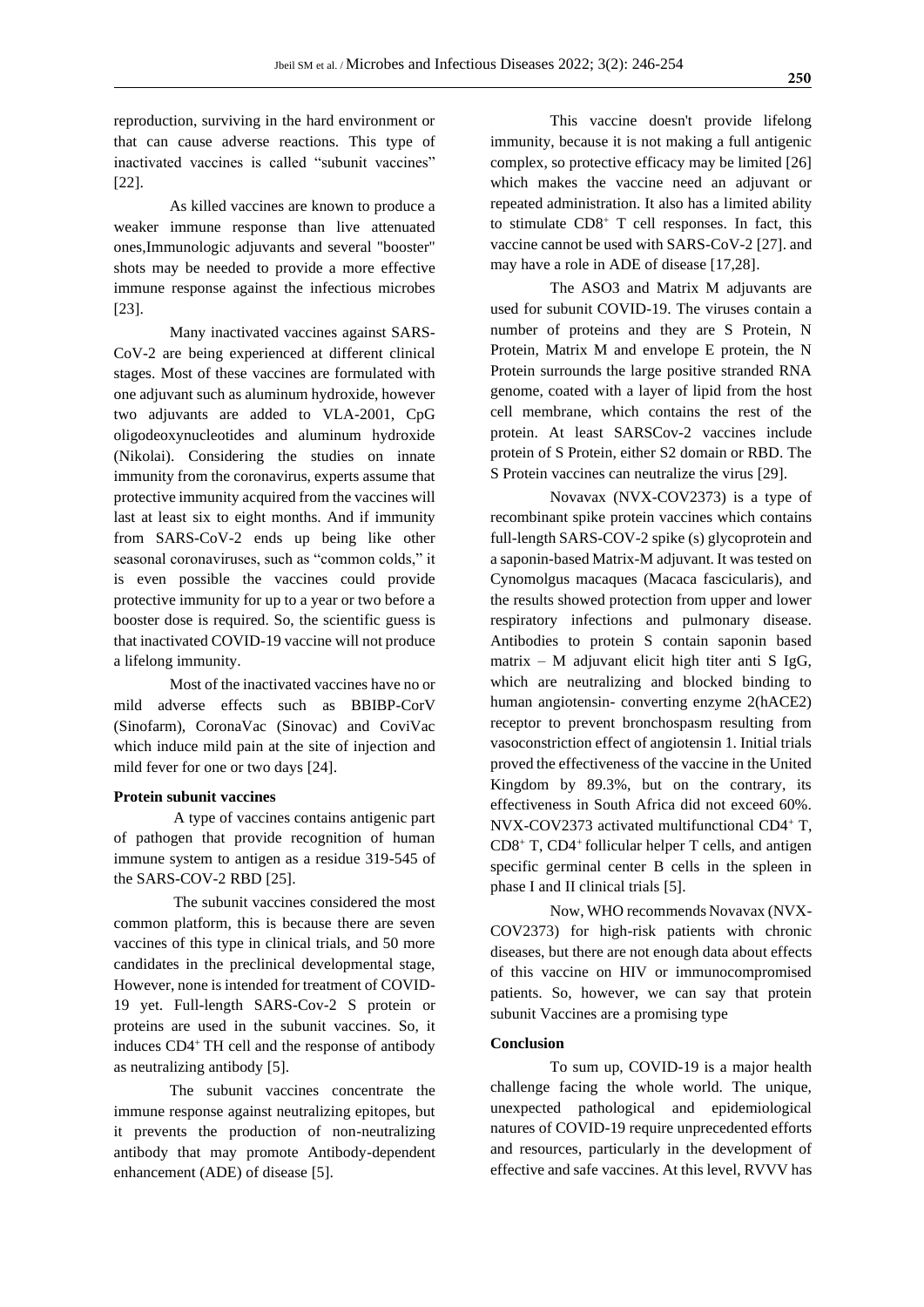been known to trigger a strong immune response providing a lifelong immunity by involving elements as antibodies, T-cells and memory B-cell, while inactivated one protective immunity may last six to eight months and if COVID-19 ends as a seasonal coronaviruses it can provide up to one or two years of protection. On the other hand the, mRNA vaccine efficacy falls over time against some of the rising serotypes, Lastly the protein subunit vaccine doesn't also provide a lifelong immunity. The recommended vaccine now is the mRNA vaccine as being not made with an actual pathogen,

so they won't induce an infection in immunocompromised patients, and it shows high efficacy in preventing mild and moderate infection. However, with the emergence of the new mutant COVID-19 strain named B.1.1.7, no single vaccine can prove to have lifelong immunity as long as new mutants emerge. To overcome this challenge, further studies and more literature are needed to be able to provide an efficient vaccine that will put an end to the pandemic.



#### **Acknowledgments**

We are grateful for the effort of Shahd Askar, Mohamed Mahmoud, Mahmoud Abdel Tawab, Areeg Alshwadfi and Abdel-Rahman Suleiman who helped us on this review.

Fourth year medical students in Zagazig University. We appreciate the educational and technical support from teaching staff in the elective courses "Scientific publishing I and II, Faculty of Medicine Zagazig University".

## **Disclosure of potential conflicts of interest**

The authors report no conflicts of interest.

#### **Authors contribution**

All authors have made substantial contributions to all of the following: (1) the conception and design of the review (2) drafting the article or revising it critically for important intellectual content, (3) final approval of the version to be submitted**.**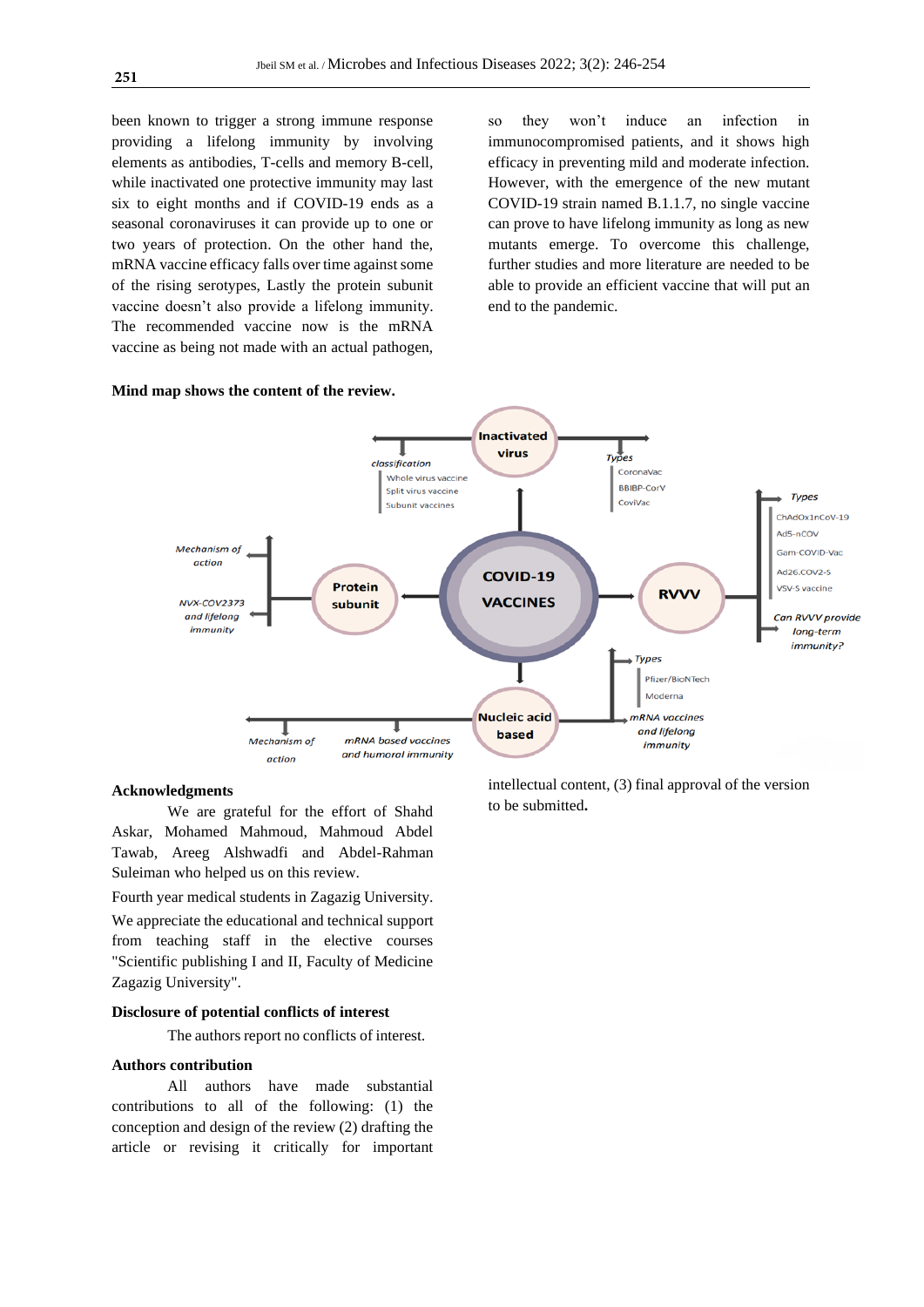### **References**

- 1-**WHO.** WHO coronavirus disease (COVID-19) dashboard. World Health Organization. Available at: https://covid19.who.int/?gclid+1%E2%81%84
	- 4+Cj0KCQjwlN32+BRCCARIsADZ-
	- J4tRsPwhNM6JMBUAuPD3. Accessed April 2, 2022.
- 2-**Creative Biolabs.** Search for " vaccine ". Available at: https://www.creativebiolabs.com/googlecustomesearch.aspx?key=v accine&ty=google. Accessed April 2, 2022.
- 3-**Han HJ, Nwagwu C, Anyim O, Ekweremadu C, Kim S.** COVID-19 and cancer: From basic mechanisms to vaccine development using nanotechnology. International immunopharmacology 2021 ;90:107247.
- 4-**WHO.** Coronavirus disease (COVID-19): How is it transmitted?. World Health Organization. Available at: https://www.who.int/newsroom/questions-and-answers/item/coronavirusdisease-covid-19-how-is-it-transmitted. Accessed April 2, 2022.
- 5-**Jeyanathan M, Afkhami S, Smaill F, Miller MS, Lichty BD, Xing Z.** Immunological considerations for COVID-19 vaccine strategies. Nature Reviews Immunology 2020;20(10):615-32.
- 6-**Zhu FC, Li YH, Guan XH, Hou LH, Wang WJ, Li JX, et al.** Safety, tolerability, and immunogenicity of a recombinant adenovirus type-5 vectored COVID-19 vaccine: a doseescalation, open-label, non-randomised, firstin-human trial. The Lancet 2020;395(10240):1845-54.
- 7-**World Health Organization.**The Oxford/AstraZeneca (chadox1-S [recombinant] vaccine) COVID-19 vaccine: What you need to know. Available at: https://www.who.int/newsroom/feature-stories/detail/the-oxford-

astrazeneca-covid-19-vaccine-what-you-needto-know?gclid=Cj0KCQjw6J-

SBhCrARIsAH0yMZh1c-RpZjxdq-

FmaS6N9LbhCwPhOSuG9kuCYz5M1RR3M V4agz-D9UcaAnVpEALw\_wcB. Accessed April 2, 2022.

- 8-**Kathryn E.** Stephenson MD. Immunogenicity of the ad26.cov2.s COVID-19 vaccine. JAMA. Available at: at: https://jamanetwork.com/journals/jama/fullarti cle/2777598. Published April 20, 2021. Accessed April 2, 2022.
- 9-**Bos R, Rutten L, van der Lubbe JE, Bakkers MJ, Hardenberg G, Wegmann F, et al.** Ad26 vector-based COVID-19 vaccine encoding a prefusion-stabilized SARS-CoV-2 Spike immunogen induces potent humoral and cellular immune responses. npj Vaccines  $2020;5(1):1-1.$
- 10-**Case JB, Rothlauf PW, Chen RE, Liu Z, Zhao H, Kim AS, et al.** Neutralizing antibody and soluble ACE2 inhibition of a replicationcompetent VSV-SARS-CoV-2 and a clinical isolate of SARS-CoV-2. Cell host & microbe 2020 ;28(3):475-85.
- 11-**Yahalom-Ronen Y, Tamir H, Melamed S, Politi B, Shifman O, Achdout H, et al**. A single dose of recombinant VSV-∆ G-spike vaccine provides protection against SARS-CoV-2 challenge. Nature communications 2020;11(1):1-3.
- 12-**Kapadia SU, Rose JK, Lamirande E, Vogel L, Subbarao K, Roberts A.** Long-term protection from SARS coronavirus infection conferred by a single immunization with an attenuated VSV-based vaccine. Virology 2005;340(2):174-82.
- 13-**Dan JM, Mateus J, Kato Y, Hastie KM, Yu ED, Faliti CE, et al.** Immunological memory to SARS-CoV-2 assessed for up to 8 months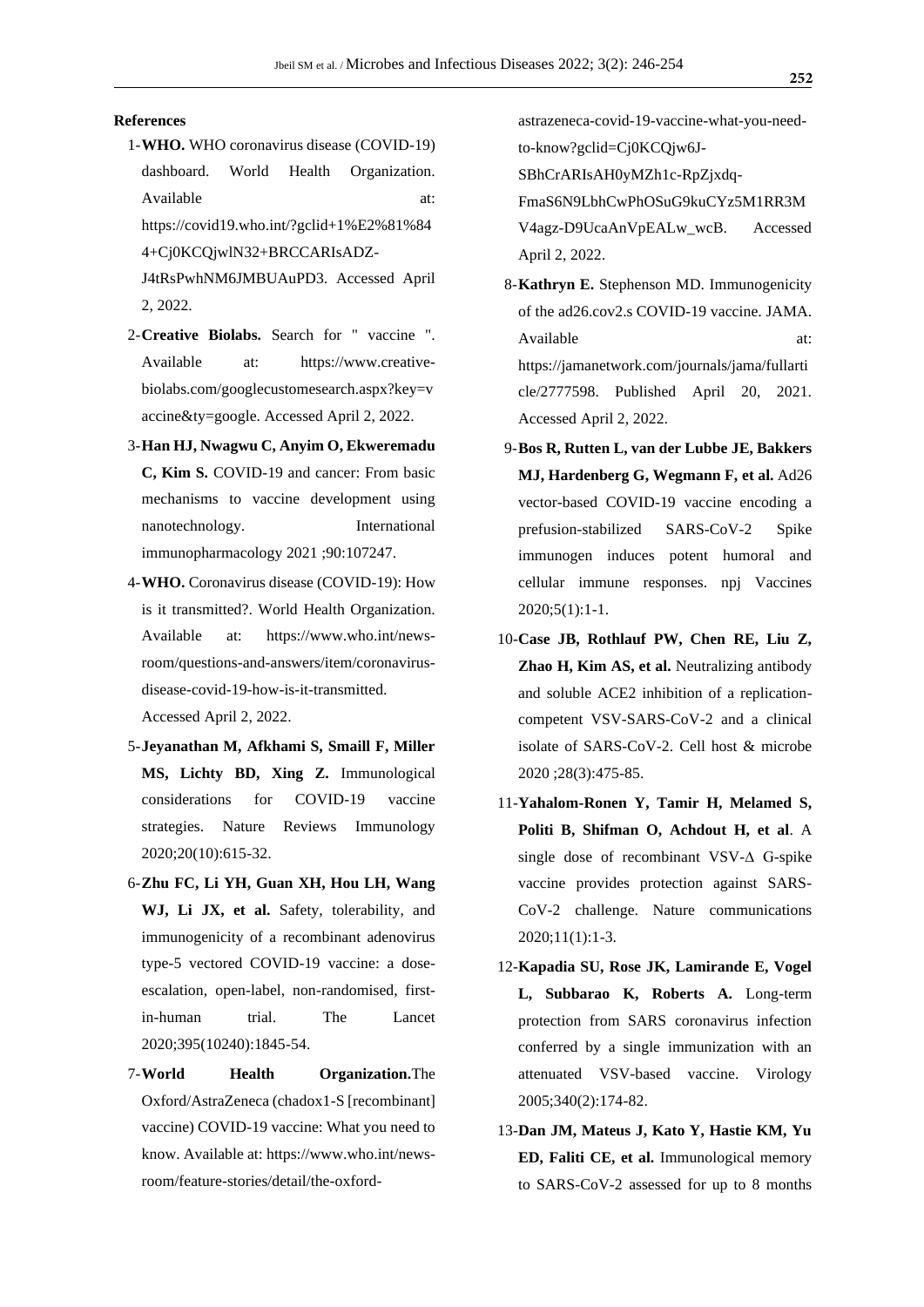after infection. Science 2021 ;371(6529):eabf4063.

- 14-**Ansari S, Memon M, Kumar R, Memon S, Memon MK.** Do COVID-19 Antibodies Provide Long-Term Protection?. Cureus 2021;13(1).
- 15-**Deng W, Bao L, Liu J, Xiao C, Liu J, Xue J, et al.** Primary exposure to SARS-CoV-2 protects against reinfection in rhesus macaques. Science 2020;369(6505):818-23.
- 16-**Andreadakis Z, Kumar A, Román RG, Tollefsen S, Saville M, Mayhew S.** The COVID-19 vaccine development landscape. Nat Rev Drug Discov 2020;19:305-6.
- 17-**Jackson LA, Anderson EJ, Rouphael NG, Roberts PC, Makhene M, Coler RN, et al.** An mRNA vaccine against SARS-CoV-2 preliminary report. New England Journal of Medicine 2020 Jul 14.
- 18-**Wang Z, Schmidt F, Weisblum Y, Muecksch F, Barnes CO, Finkin S, et al.** mRNA vaccineelicited antibodies to SARS-CoV-2 and circulating variants. Nature 2021 ;592(7855):616-22.
- 19-**Vaccineswork.** Gavi, the Vaccine Alliance. Available at: at: https://www.gavi.org/vaccineswork?gclid=Cj0 KCQjwsqmEBhDiARIsANV8H3ZElHiIN\_pH lyyZWqNCYQuZQCVGwiWcLZ2Q4lmGlj4o A3X999SWNUaAqfwEALw\_wcB. Published March 29, 1970. Accessed April 2, 2022.
- 20-**Laczkó D, Hogan MJ, Toulmin SA, Hicks P, Lederer K, Gaudette BT, et al.** A single immunization with nucleoside-modified mRNA vaccines elicits strong cellular and humoral immune responses against SARS-CoV-2 in mice. Immunity 2020;53(4):724-32.
- 21-**Wu Z, Hu Y, Xu M, Chen Z, Yang W, Jiang Z, et al.** Safety, tolerability, and

immunogenicity of an inactivated SARS-CoV-2 vaccine (CoronaVac) in healthy adults aged 60 years and older: a randomised, double-blind, placebo-controlled, phase 1/2 clinical trial. The Lancet Infectious Diseases 2021 ;21(6):803-12.

- 22-**Flanagan KL, Best E, Crawford NW, Giles M, Koirala A, Macartney K, et al.** Progress and pitfalls in the quest for effective SARS-CoV-2 (COVID-19) vaccines. Frontiers in immunology 2020:2410.
- 23-**Zhang Y, Zeng G, Pan H, Li C, Hu Y, Chu K, et al.** Safety, tolerability, and immunogenicity of an inactivated SARS-CoV-2 vaccine in healthy adults aged 18–59 years: a randomised, double-blind, placebo-controlled, phase 1/2 clinical trial. The Lancet infectious diseases 2021;21(2):181-92.
- 24-**Doroftei B, Ciobica A, Ilie OD, Maftei R, Ilea C.** Mini-review discussing the reliability and efficiency of COVID-19 vaccines. Diagnostics 2021;11(4):579.
- 25-**Majumder MS, Mandl KD.** Early transmissibility assessment of a novel coronavirus in Wuhan, China. Social Science Research Network 2020: PMID: [32714102](https://www.ncbi.nlm.nih.gov/pubmed/32714102)
- 26-**Enjuanes LS, Zuñiga S, Castaño-Rodriguez C, Gutierrez-Alvarez J, Canton J, Sola I.** Molecular basis of coronavirus virulence and vaccine development. Advances in virus research 2016;96:245-86.
- 27-**Bolles M, Deming D, Long K, Agnihothram S, Whitmore A, Ferris M, et al.** A doubleinactivated severe acute respiratory syndrome coronavirus vaccine provides incomplete protection in mice and induces increased eosinophilic proinflammatory pulmonary response upon challenge. Journal of virology 2011;85(23):12201-15.